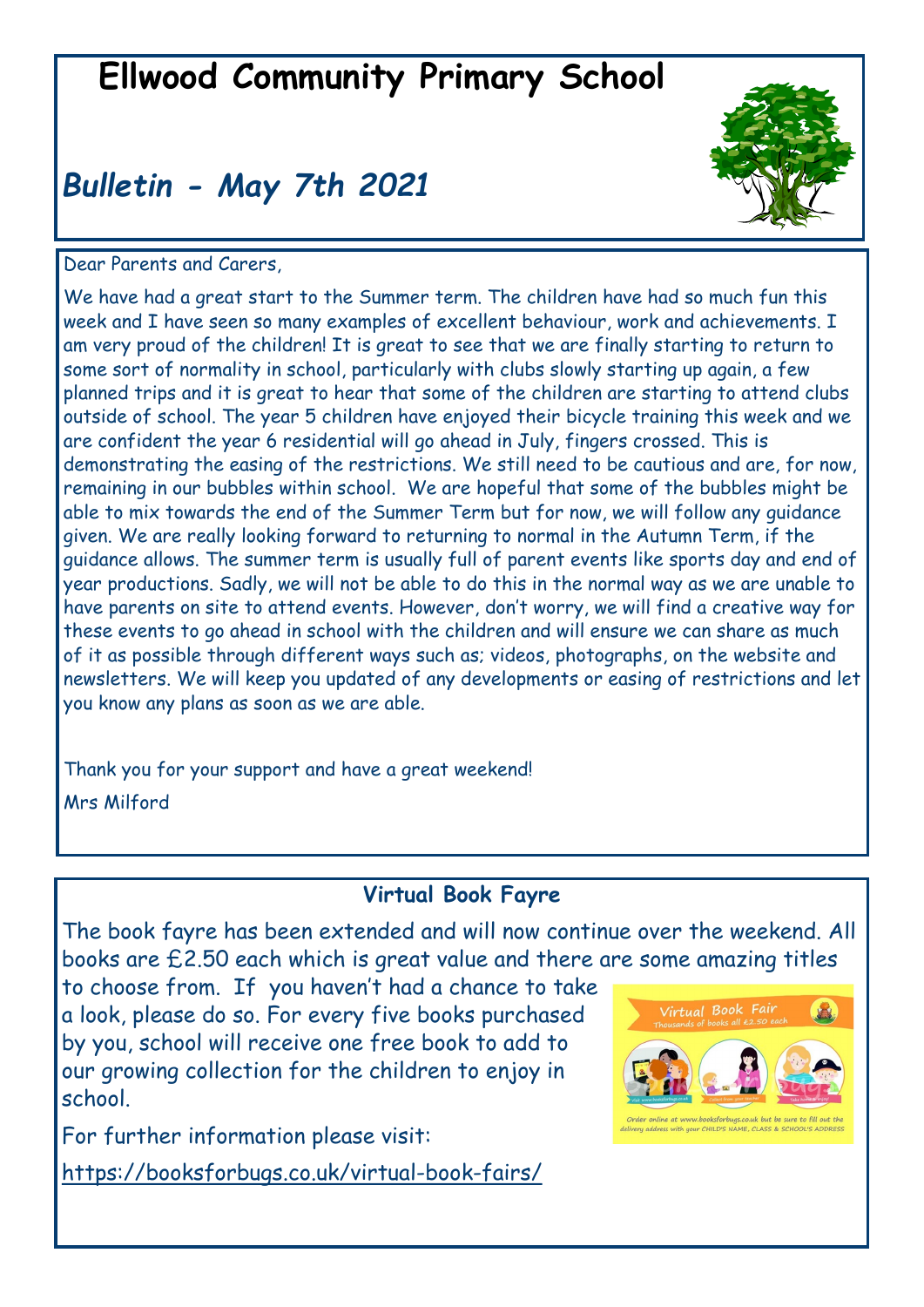## **Bikeability (Year 5)**

The children who took part in Bikeability this week had a great time and really enjoyed the experience. They had some terrible weather to deal with but all coped really well.

Everyone who took part was awarded a certificate and badge.

Well done Year 5 !



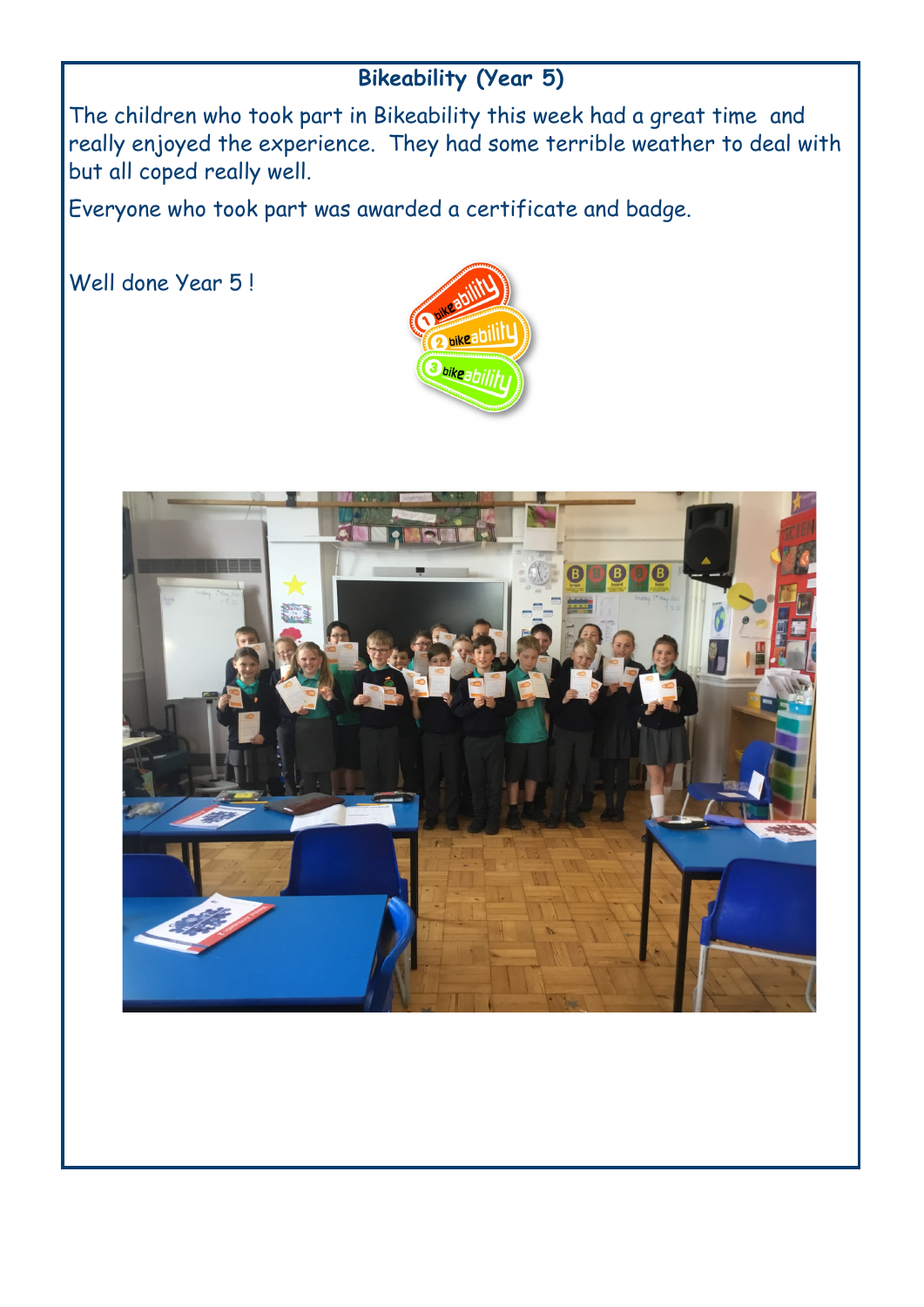### **Pyjamarama – Friday 14th May 2021**

On Friday 14<sup>th</sup>, we will be taking part in Pyjamarama. Pyjamarama is all about getting children excited about reading, and fundraising to make sure every child gets a bedtime story.

All children are being asked to wear pyjamas and bring in a donation of £1, which will go to The Book Trust.

For further information please see [https://www.booktrust.org.uk/what](https://www.booktrust.org.uk/what-we-do/programmes-and-campaigns/pyjamarama/)-wedo/programmes-and-[campaigns/pyjamarama/](https://www.booktrust.org.uk/what-we-do/programmes-and-campaigns/pyjamarama/)

**Chestnut Class - please can children from Chestnut Class wear trainers with their pyjamas as they have PE on that day also. Thank you!**



#### **Morning - Reminder**

Just a reminder that children should be supervised by a parent/carer in the morning before being handed over to school staff. Thank you.

### **PSHE/RSE**

We have emailed each parent details of how to watch our PSHE/RSE video. After you have watched the video, please complete the questionnaire by following the link in the email. If you require further information, our PSHE/ RSE policies are available to view on the school's website.

Thank you.